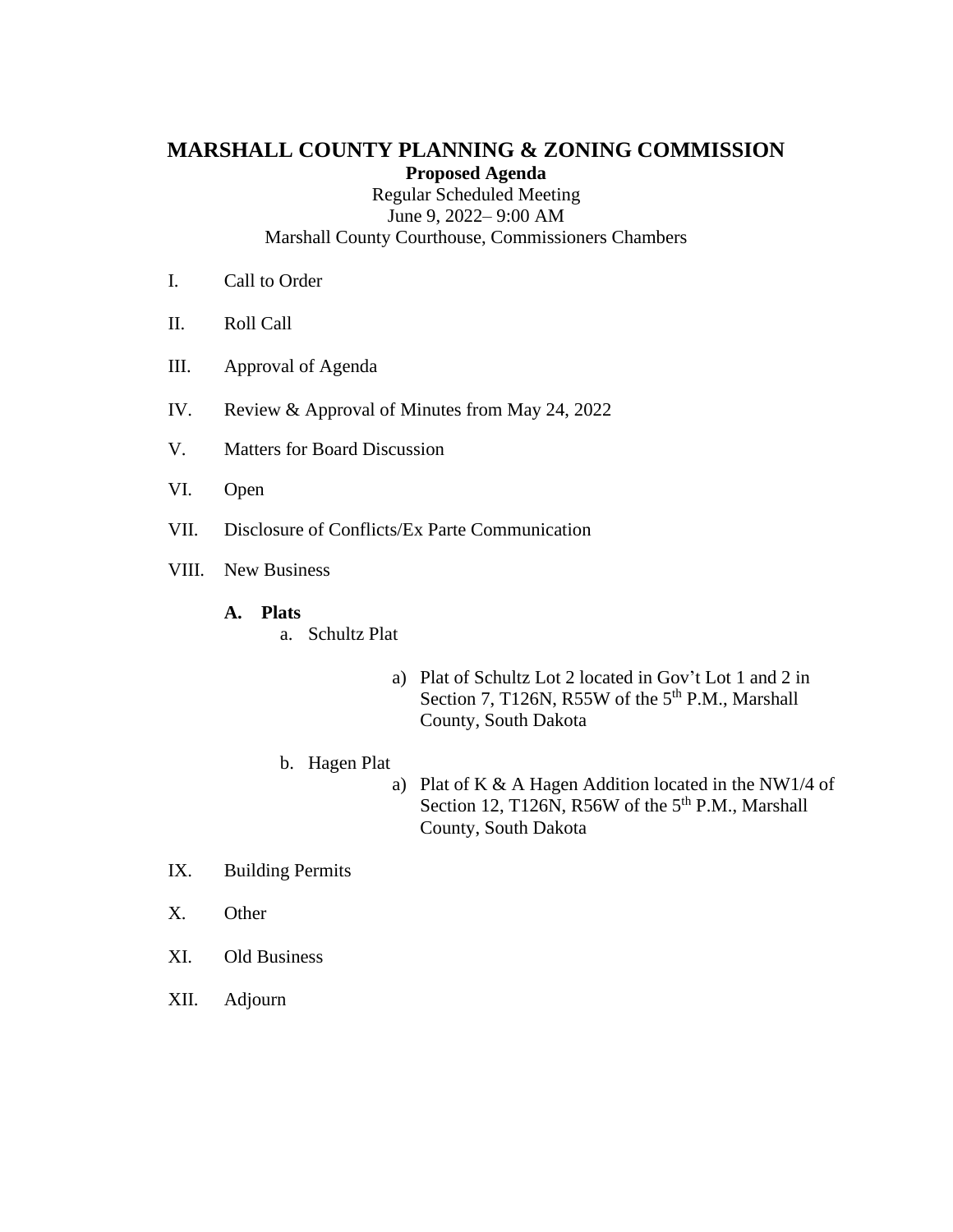# MARSHALL COUNTY PLANNING & ZONING BOARD PO BOX 9 BRITTON, SOUTH DAKOTA UNAPPROVED MINUTES **May 24, 2022**

The Marshall County Planning & Zoning Board met at 9:00 AM, May 24, 2022, at the Marshall County Courthouse. Present at the hearing were the following Board members; Doug Medhaug, Matthew Schuller, LeRon Knebel, Kevin Jones and Lynda Luttrell. Commissioner Medhaug Presided. Others present at the hearing were Erin Collins-Miles, Planning & Zoning, Megan Biel, Auditor, Danny Smeins, Dennis Dedrickson, Tyrell Ellestad, Tyler Stiegelmeier, Kim Stiegelmeier, Jason Rockswold, Brandon Peters, Darin Ellestad and Ryan Patterson. Shelby Thompson, Sandy Dinger and Tim Gronseth were present via zoom and conference call.

## **AGENDA:**

Knebel motioned; Schuller seconded to approve the agenda. All members voted aye. Motion carried.

### **MINUTES:**

Jones motioned; Luttrell seconded to approve the minutes from May 10, 2022. All members voted aye. Motion carried.

## **VARIANCE:**

For Travis and Nicole Stiegelmeier, Luttrell motioned; Schuller seconded to approve the requested 5' variance to the road right-of-way line setback; allowing the shed to be placed 25' from the road right-of-way line instead of the 30ft requirement, per the Marshall County Zoning Ordinance. A roll call vote was taken; Medhaug – Aye, Schuller – Aye, Luttrell – Aye, Knebel – Aye, Jones - Aye. Motion carried.

### **DRAINAGE:**

For Brandon Peters, concerns and questions in regards to the project was discussed by members of the community both present at the hearing and via zoom, and taken into consideration by the Board. Jones motioned; Medhaug seconded to approve an application to drain on the property described as the NE1/4 of Section 10, T127N, R57W. Conditions to this permit are as follows; to make the construction completion date as seen on permit application; November 30, 2025. Applicant must reapply after said date. A roll call vote was taken; Medhaug – Aye, Schuller – Aye, Luttrell – Aye, Knebel – Aye, Jones - Aye. Motion carried.

### **PLATS:**

Knebel motioned; Luttrell seconded to approve the following plat. All members voted aye. Motion carried; Plat of Lot 12A of Steiner's Addition in Government Lot 4 in Section 13, and Government Lot 1 in Section 24 T126N, R54W, of the 5th P.M., Marshall County, South Dakota

### **BUILDING PERMITS:**

Knebel motioned; Jones seconded to accept building permits for the following applicants: Travis & Nicole Stiegelmeier, Kevin Kernosky & Myrna Ball. All members voted aye. Motion carried.